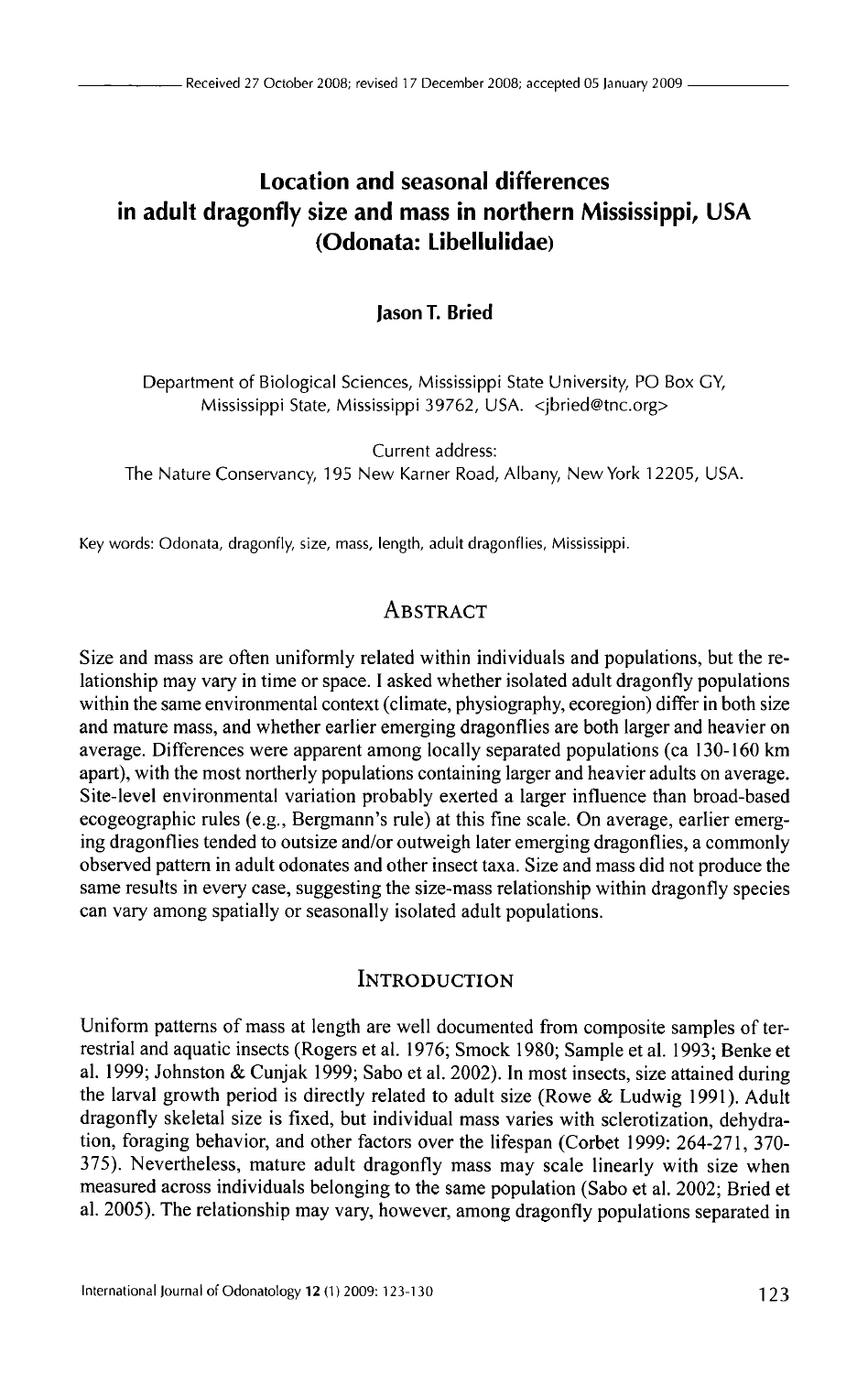time or space (Bried & Ervin 2007). Therefore, it is not clear whether mass will follow size patterns between spatially disjoined populations or will decline from early to late emerging broods; insect size at emergence typically declines as the reproductive season progresses (Vannote & Sweeney 1980; Mousseau & Roff 1989; Falck & Johansson 2000).

Given that size and mature mass are often related within dragonfly populations and that adult size is fixed while mass is not, I revisited a previously published data set (Bried  $\&$ Ervin 2007) with the following questions: (I) Do isolated populations within the same environmental setting (climate, physiography, ecoregion) differ in both size and mature mass on average? (2) Are earlier emerging dragonflies both larger and heavier on average? This study takes Bried & Ervin (2007) a step further by analyzing size and mass separately instead of together in a regression framework. In the previous paper there were two possible scenarios underlying significant main effects or intersecting regression slopes: ( 1) size and mass both varied statistically, but to different degrees, across the location or seasonal gradient, or  $(2)$  one measure varied while the other did not; the analysis in Bried & Ervin (2007) did not decide which one. Direct analysis of size and mass in this paper clarifies whether size, mass, or both varied in each case. Also note that not every case in Bried  $\&$ Ervin (2007) met the assumptions of parametric analyses and therefore results in these cases were potentially spurious. Another new piece of information provided here is the direction of the time effect, i.e., whether June or August contained the larger dragonflies on average.

#### MATERIAL AND METHODS

Dragonflies (Anisoptera) were collected from three locations in the northern half of Mississippi, USA: North Mississippi Refuges Complex (NMRC; approximately centered at 33. 78°N, 90.15°W), Noxubee National Wildlife Refuge (NNWR; 33.43°N, 88.82°W), and Strawberry Plains Audubon Center (SPAC; 34.80°N, 89.42°W). All three study locations lay within the North Central Hills physiographic region and the Upper East Gulf Coastal Plain ecoregion. The NMRC also bordered the Mississippi River Alluvial Plain ecoregion and the Loess Hills and Delta physiographic regions, lying 129.9 km from NNWR and 131.3 km from SPAC. Separation between NNWR and SPAC ( 156.9 km) represented the entire latitudinal gradient (1.4° difference) for the study. Across the state monthly mean temperatures ranged from ca 2.0 to 33.5°C, and high temperatures may exceed 32°C for up to 100 d per year. Most of the state received 125-175 em mean annual rainfall (Krotzer et al. 2008).

Five species were targeted for collection: *Erythemis simplicicollis* (Say), *Libellula incesta* Hagen, *Libellula lydia* Drury, *Pachydiplax longipennis* (Burmeister), and *Perithemis tenera* (Say). As adults these are among the most commonly encountered odonate species in Mississippi (Krotzer et al. 2008). Collecting took place during part of the early summer dragonfly flight season (3-11 June) and part of the late summer flight season (16-23 August) in 2004. Each species was collected from the same site in a given study location during both collection periods. Habitat included an oxbow depression, farm ponds, moist-soil managed marsh, beaver marsh, and reservoir littoral zone. All specimens of a species were collected from a single wetland rather than from multiple wetland sites of a study location. Processing and analysis were limited to males with hard integuments, reproductive coloration, and fully transparent wings (Anholt et al. 1991 ). Right hind wing length (nearest 0.1 mm) was measured from point of attachment to the distal margin using digital calipers.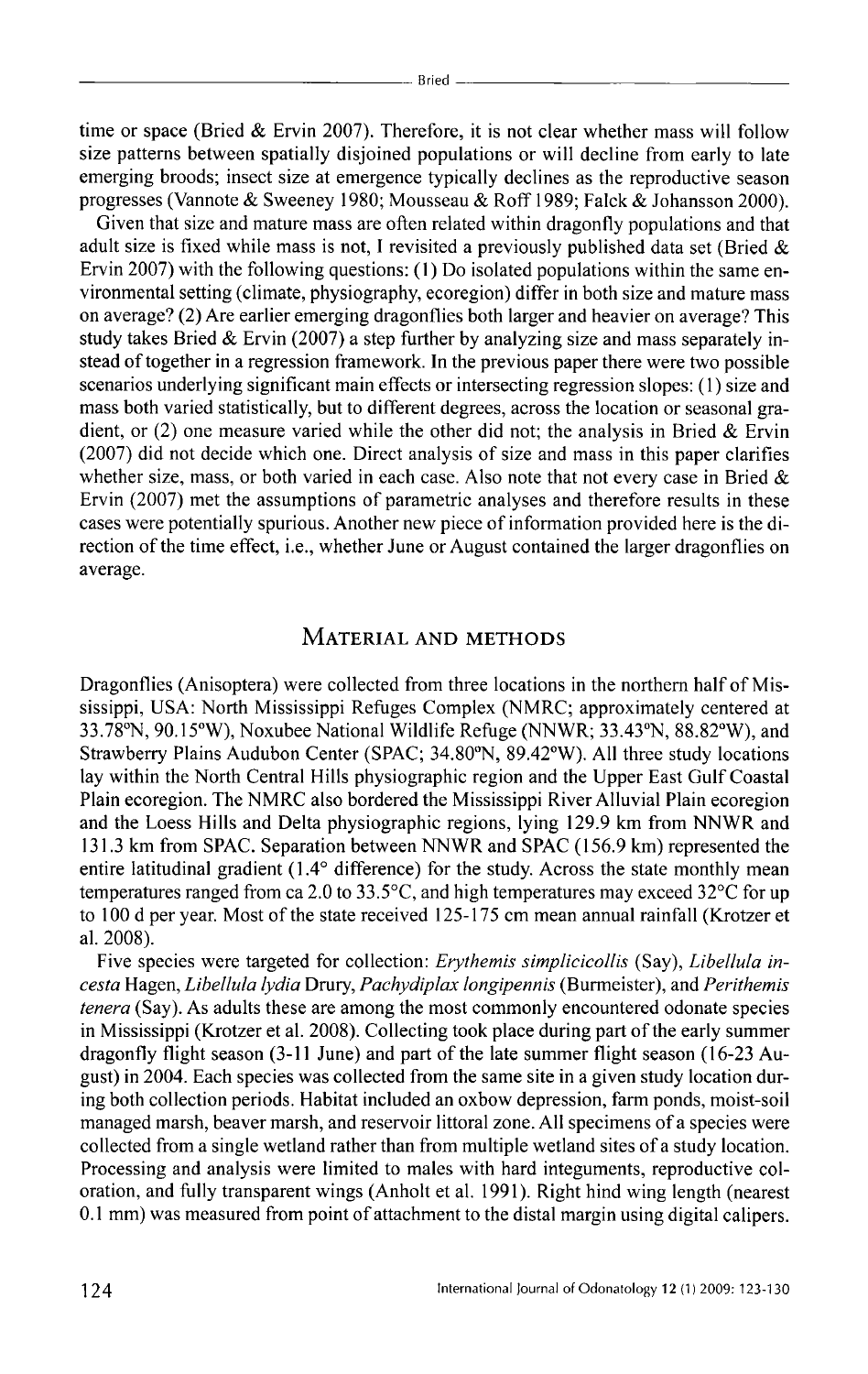Table 1. Cell frequencies (number of dragonflies) available for randomization tests. Cells with "< 20" were excluded from analysis. NMRC: North Mississippi Refuges Complex; NNWR: Noxubee National Wildlife Refuge; SPAC: Strawberry Plains Audubon Center.

| <b>Species</b>           | <b>NMRC</b> |               | <b>NNWR</b> |               | <b>SPAC</b> |               |
|--------------------------|-------------|---------------|-------------|---------------|-------------|---------------|
|                          | June        | <b>August</b> | June        | <b>August</b> | lune        | <b>August</b> |
| Erythemis simplicicollis | 34          | 33            | 28          | 27            | 33          | 32            |
| Libellula incesta        | $<$ 20      | $<$ 20        | 28          | 29            | 32          | 23            |
| Libellula Iydia          | ${}_{<} 20$ | 21            | < 20        | < 20          | 22          | 27            |
| Pachydiplax longipennis  | 43          | 40            | 40          | 43            | 43          | 40            |
| Perithemis tenera        | 33          | 20            | < 20        | < 20          | < 20        | < 20          |

Specimens were dried for 24 h at  $70^{\circ}$ C, stored in a dessicator, and weighed to 0.01 mg on a Fisher Scientific accu-1240 electronic balance. See Bried & Ervin (2007) for more details on data collection and processing methods.

Adult dragonflies are strong dispersers but I assumed that ca 130-160 km spacing of locations exceeded their flight distances (none of these species are migratory), and despite being relatively long-lived I assumed the 65 d gap between collection periods exceeded their typical longevity (Corbet 1980: 199). Therefore, I assumed that scales in this study ensured that adult populations were independent yet still within the same environmental setting and annual flight period.

Three species (L. *incesta, L. lydia, P. tenera*) were more difficult to find or catch than initially anticipated, resulting in gaps in the test gradients (Table I). Random data permutation methods (Edgington & Onghena 2007) were used to compare average dry mass and wing length among factor levels (2 time periods, 3 locations). For single-factor cases (June vs August in L. *lydia* and *P tenera;* NMRC vs SPAC in L. *lydia),* observations were shuffled throughout the matrix of specimens and available factor levels. The difference between means in the original data was used as a nondirectional test statistic, or effect size. For two-factor comparisons, meaning the 2 x 2 (L. *incesta)* and 2 x 3 (E. *simplicicollis, P longipennis)* arrays from Table I, main effects were analyzed by shuffling observations within levels of one factor and between levels of the other factor (Edgington  $\&$  Onghena 2007). This parsimonious approach required just four tests in each species, including one for the location effect (randomize within time periods and among locations) and one for the time effect (randomize within locations and among time periods) repeated for weight and size. A nondirectional test statistic was given by summing the observations across levels of one factor, squaring each sum, dividing each squared sum by the number of observations, and then totaling across the levels (Edgington  $&$  Onghena 2007). Both test statistics were re-computed over randomizations, and the number of re-computed statistics equal to or exceeding the test statistic was taken as the significance level. I used Resampling Stats (written by S. Blank, ©2005; Resampling Stats Inc., Arlington, Virginia) and 10,000 iterations for all significance testing.

Randomization tests were used instead of parametric statistics because of unequal sample sizes and inconstant residual error variance found in this data set (Bried & Ervin 2007). Another reason is that the 'p-value' in a randomization test measures the strength of evidence for an effect (Manly 1997), and should be less prone to sample size and arbitrary hypothesis statements (see Johnson 1999; McBride 2001).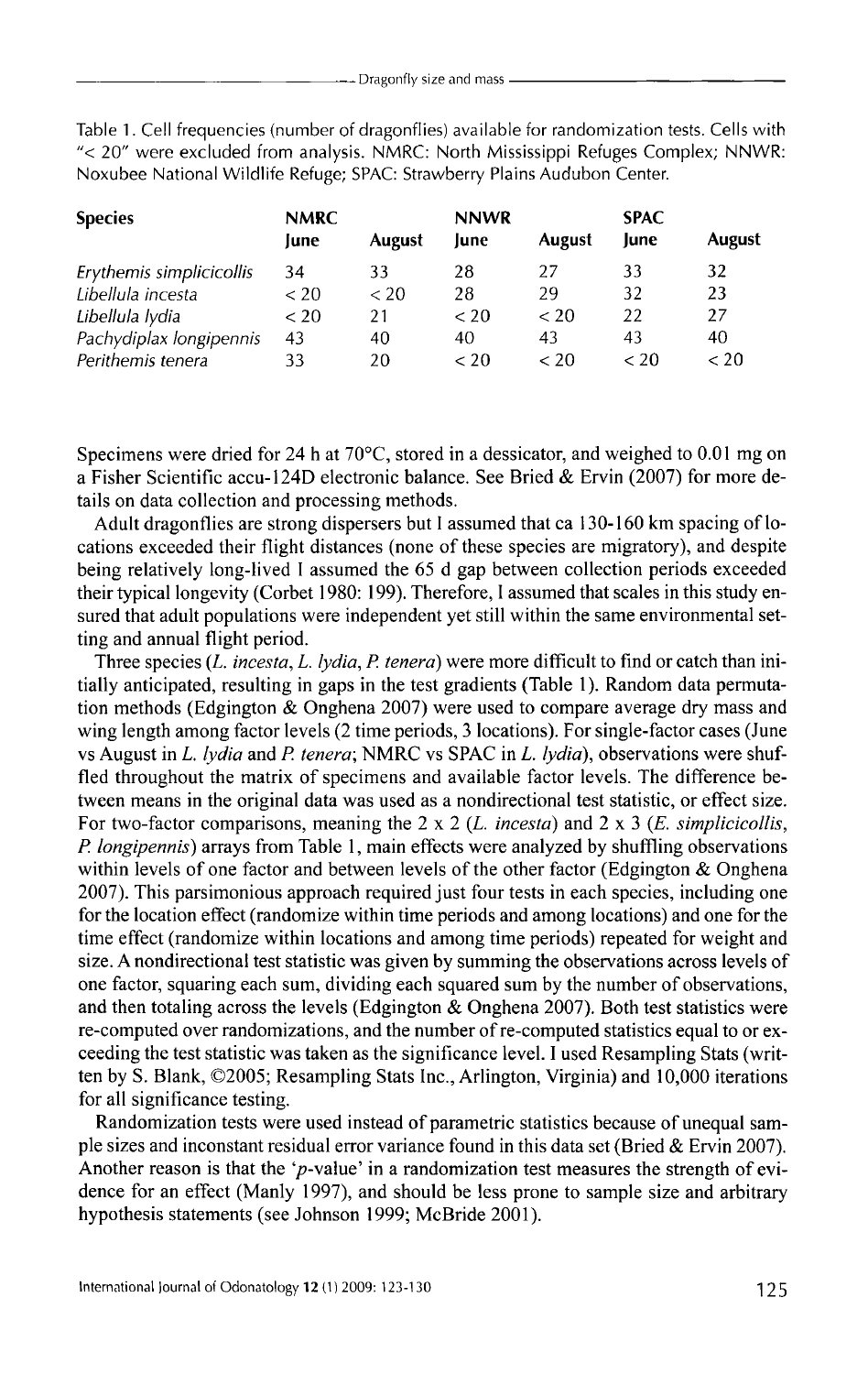### **RESULTS**

Regarding the first question, isolated populations in the same environmental setting differed in size and/or mass in most cases (Table 2). The most northerly populations (SPAC) contained the largest and heaviest dragonflies on average (Table 2), ignoring mass in *Pachydiplax longipennis.* Regarding the second question, earlier emerging dragonflies tended to outsize and/or outweigh later emerging dragonflies on average (Fig. I). Aggregate size losses ranged from 0.5% *(Libellula incesta)* to 7.1% *(Perithemis tenera)* and weight losses from 3.5% *(P longipennis)* to 16.4% (L. *lydia)* between the June and August collection periods. In the seasonally segregated adult populations different statistical conclusions (using  $\alpha$  = 0.05) for size and mass were reached in three species (Fig. 1), and in the populations segregated by location differences were seen in two species (Table 2).

#### DISCUSSION

Regarding the first question, site-level environmental variation (e.g., food availability) probably held a larger influence than broad-based ecogeographic rules (e.g., Bergmann's rule), given that the populations were separated within a small spatial extent (ca 130-160) km) and shared environmental setting. The larger and heavier northern populations may have been driven by coincidence and not Bergmann's rule, as the study locations were arranged nearly in an equilateral triangle and not a north-south alignment, and because gradual and persistent change in size (i.e., clines) may not apply at such a small spatial scale. It seems more reasonable that insects follow converse Bergmann's rule and adjust the number of generations per growing season (Roff 1980). Interestingly, the couple studies of broad-scale size clines in adult odonates found U-shaped patterns (Johansson 2003; De Block et al. 2008).

Regarding the second question, changes in temperature, photoperiod, and possibly other cues (e.g., food supply, predation risk) may have signaled increased reproductive costs as the flight season progressed, advancing the onset of emergence by accelerating physiologic development at the expense of additional somatic growth (Johansson & Rowe 1999). This phenomenon is supported in adult odonate populations collected in the wild (Michiels & Dhondt 1989; Falck & Johansson 2000) or reared experimentally (Plaistow & Siva-Jothy 1999; Johansson et al. 2001). Other studies have reported size decreases with advancing season in the same species as analyzed here (Cothran & Thorp 1982; Koenig & Albano 1987).

This study was descriptive and did not control for factors that affect odonate size and mass patterns. Exact age of the specimens was unknown, although I tried to standardize based on qualitative observations of body hardness, wing transparency, and color (Anholt et al. 1991). Body weight of adult odonates changes over the flight season (Koenig & Albano 1987; Ueda 1989; Dunham 1993) but also over shorter periods depending for instance on food availability and weather conditions (Grabow & Rüppell 1995; Corbet 1999: 370-371). As such, collecting at  $> 2$  time points over the flight season may have been a better albeit more labor-intensive strategy. I further acknowledge that samples at given sites may have included mixed native and immigrant individuals. Despite these uncontrolled factors and sources of natural variability, differences were still detected beyond what was expected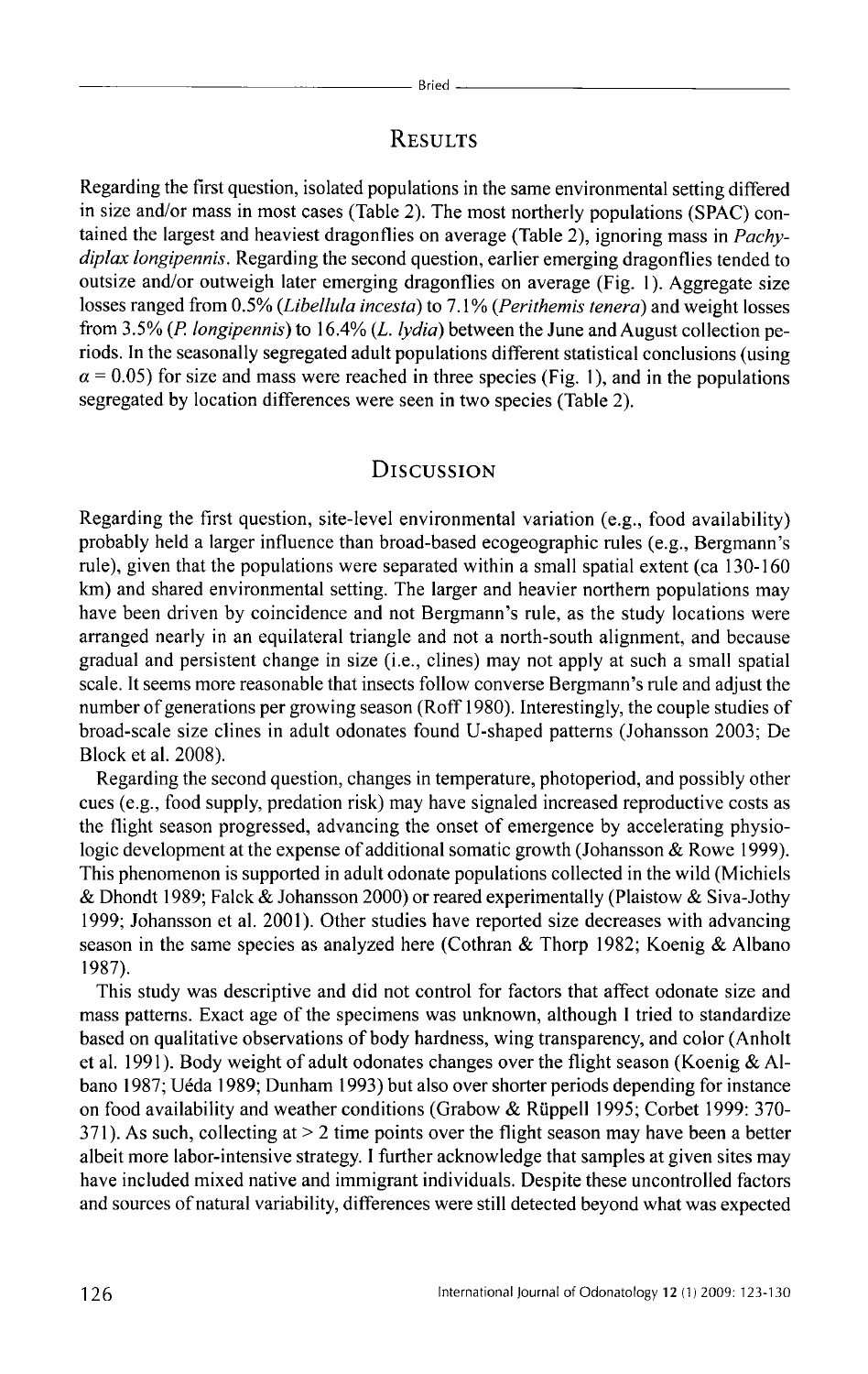Figure 1: Average size and mass of adult dragonfly populations in the early summer (3-11 june) versus late summer (16-23 August) flight season in northern Mississippi, USA. The effect was analyzed by shuffling observations within the locations and between the time periods. Cases with fewer than 20 specimens (see Table 1) were excluded. Strength of evidence is shown where  $p < 0.05$ . Note that *Erythemis simplicicollis* and *Libellula lydia* overlap considerably in the upper graph.

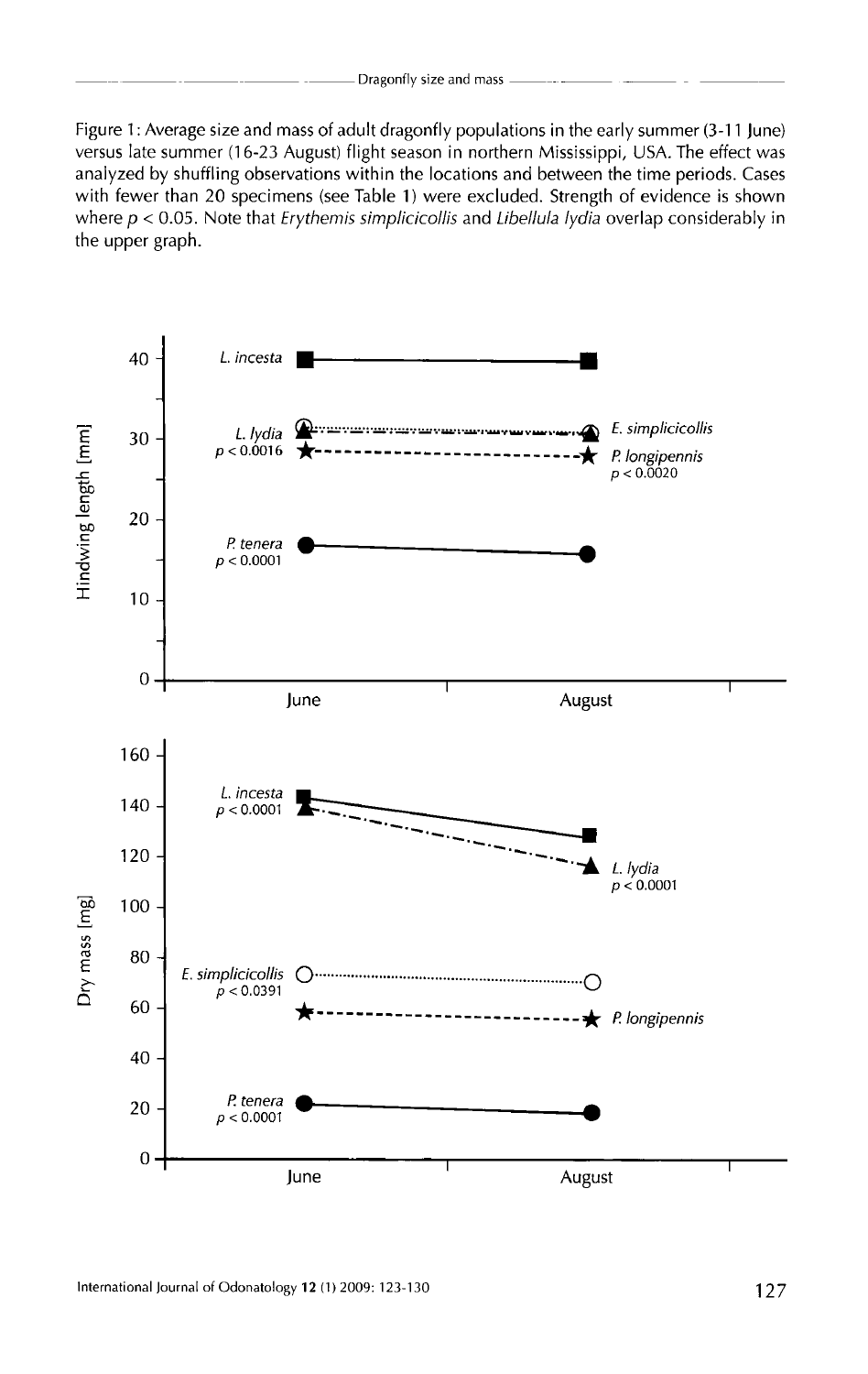Table 2. Average size (hind wing length in mm) and mass (dry weight in mg)  $\pm$  standard deviation of adult dragonflies at three locations in northern Mississippi, USA. Strength of evidence (p) derives from randomization tests with 10,000 iterations. The effect was analyzed by shuffling observations within the collection periods (June, August) and between the locations. n.a.: not analyzed(< 20 specimens; see Table 1 ). NMRC: North Mississippi Refuges Complex; NNWR: Noxubee National Wildlife Refuge; SPAC: Strawberry Plains Audubon Center.

| <b>Species</b>           |             | <b>NMRC</b>     | <b>NNWR</b>      | <b>SPAC</b>      | р        |
|--------------------------|-------------|-----------------|------------------|------------------|----------|
| Erythemis simplicicollis | <b>Size</b> | $30.9 \pm 1.3$  | $30.8 \pm 1.2$   | $31.2 \pm 1.1$   | 0.2176   |
|                          | Mass        | $69.0 \pm 13.7$ | $72.6 \pm 12.7$  | $75.6 \pm 9.2$   | 0.0069   |
| Libellula incesta        | <b>Size</b> | n.a.            | $39.6 \pm 1.3$   | $40.1 \pm 1.2$   | 0.0365   |
|                          | Mass        | n.a.            | $130.4 \pm 17.9$ | $140.5 \pm 15.5$ | 0.0016   |
| Libellula lydia          | <b>Size</b> | $30.8 \pm 0.8$  | n.a.             | $31.4 \pm 0.7$   | 0.0063   |
|                          | Mass        | $116.9 \pm 9.7$ | n.a.             | $139.5 \pm 9.3$  | < 0.0001 |
| Pachydiplax longipennis  | <b>Size</b> | $27.9 \pm 1.5$  | $28.2 \pm 1.9$   | $28.5 \pm 1.5$   | 0.0259   |
|                          | <b>Mass</b> | $54.5 \pm 12.3$ | $59.2 \pm 6.6$   | $58.4 \pm 12.1$  | 0.0640   |

by chance alone. Of course statistical significance is not the same as biological significance and testing scientific hypotheses (Johnson 1999, 2002). For example, it is not clear whether statistically significant differences of a few milligrams or tenths of millimeters, as seen in this study, matter to dragonfly fitness (cf. Sokolovska et al. 2000).

Different conclusions for size vs mass (based on randomization tests) may have contributed to heterogeneity in size-mass regression slopes found in previous analyses over the same spatiotemporal gradient (Bried & Ervin 2007). In those analyses, significant interaction between location (or time) and size suggested that mass varied with size differently between locations (or times). However, this could have resulted from significant but variable change in mass and size together, or, significant change in one measure but not the other. For example, slopes differed between June and August in *Libellula incesta* and *Perithemis tenera* (Bried & Ervin 2007: table 4), but according to the current analysis L. *incesta* declined only in mass whereas *P. tenera* declined in both mass and size (Fig. 1).

As a volumetric quantity it stands to reason that individual mass of aquatic macroinvertebrates can increase roughly as a cubic function of length during growth (Benke et al. 1999). Mass may also scale uniformly with length when measured across individual adult dragonflies within populations (Sabo et al. 2002; Bried et al. 2005). However, this linear size-mass relationship within dragonfly species can vary among spatially or seasonally isolated adult populations.

#### **ACKNOWLEDGEMENTS**

This study was made possible by a Society of Wetland Scientists Student Research Grant to the author. Laura Bried and Melissa Smothers provided extensive help with collection and processing of specimens. Special thanks to Gary Ervin for general scientific tutelage, financial support, and laboratory space during the project. Kate Langwig and two anonymous reviewers offered constructive feedback that greatly improved the manuscript.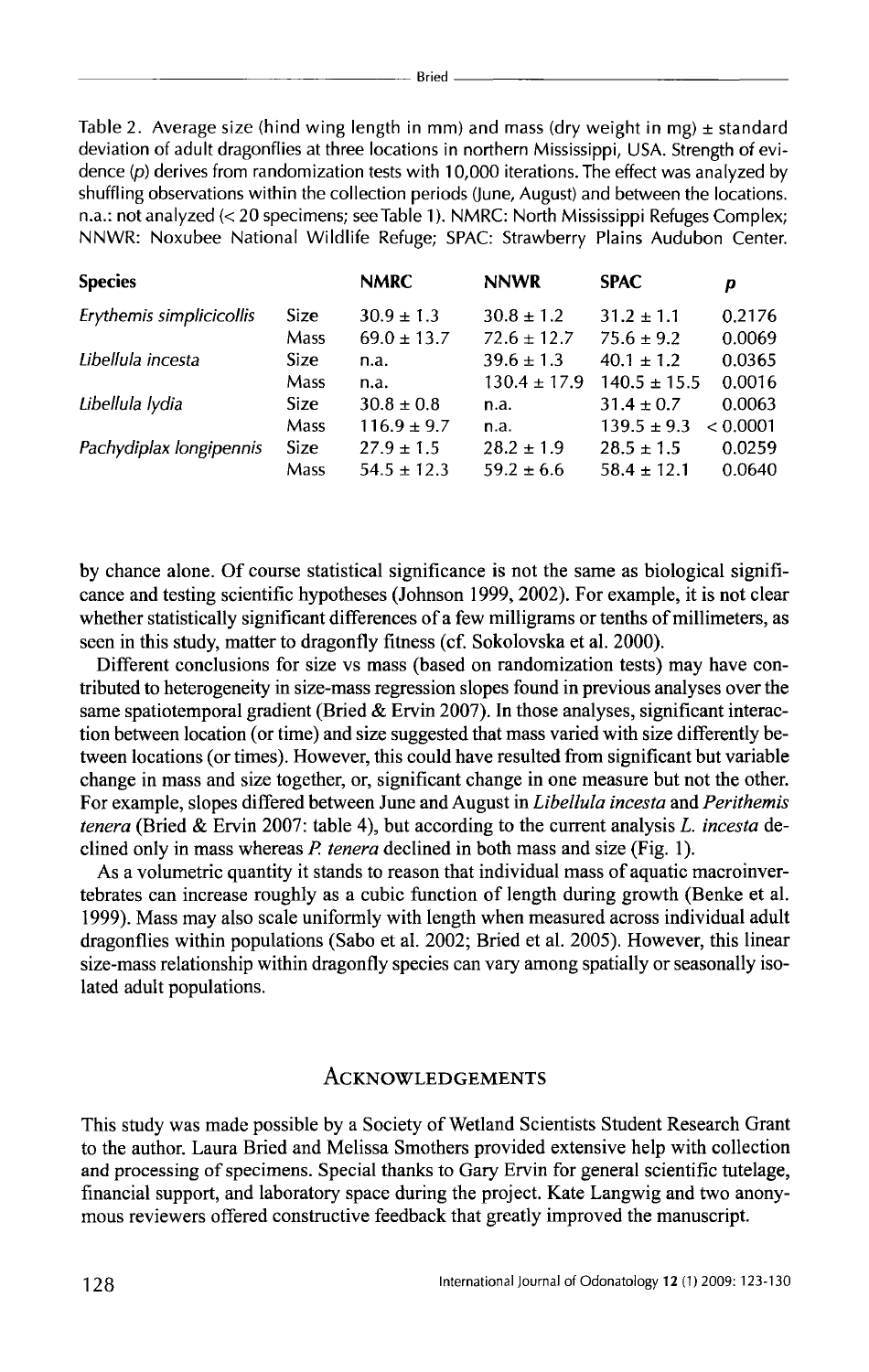### **REFERENCES**

- An holt, B.R., ).H. Marden & D.M. jenkins, 1991. Patterns of mass gain and sexual dimorphism in adult dragonflies (Insecta: Odonata). Canadian journal of Zoology 69: 1156-1163.
- Benke, A.C., A.D. Huryn, L.A. Smock & J.B. Wallace, 1999. Length-mass relationships for freshwater macroinvertebrates in North America with particular reference to the southeastern United States. journal of the North American Benthological Society 18: 308-343.
- Bried, j.T., L.W. Bennett & G.N. Ervin, 2005. Live mass and length-mass allometry of adult odonates collected in east-central Mississippi, United States. Odonatologica 34: 111-122.
- Bried, ).T. & G.N. Ervin, 2007. Intraspecific models and spatiotemporal context of size-mass relationships in adult dragonflies. journal of the North American Benthological Society 26: 681-693.
- Corbet, P.S., 1980. Biology of Odonata. Annual Review of Entomology 25: 189-217.
- Corbet, P.S., 1999. Dragonflies: behavior and ecology of Odonata. Cornell University Press, Ithaca.
- Cothran, M.L. & ).H. Thorp, 1982. Emergence patterns and size variation of Odonata in a thermal reservoir. Freshwater Invertebrate Biology 1: 30-39.
- De Block, M., S. Slos, F. Johansson & R. Stoks, 2008. Integrating life history and physiology to understand latitudinal size variation in a damselfly. Ecography 31: 115-123.
- Dunham, M., 1993. Changes in mass, fat content, and water content with growth in adult *Pachydiplax longipennis* (Odonata: Libellulidae). Canadian Journal of Zoology 71: 1470-147 4.
- Edgington, E.S. & P. Onghena, 2007. Randomization tests (4<sup>th</sup> edition). Chapman & Hall/CRC, Boca Raton.
- Falck,). & F. Johansson, 2000. Patterns in size, sex ratio and time at emergence in a south Swedish population of *Sympetrum sanguineum* (Odonata). Aquatic Insects 22: 311-317.
- Grabow, K. & G. Ruppel!, 1995. Wing loading in relation to size and flight characteristics of European Odonata. Odonatologica 24: 175-186.
- Johansson, F., 2003. Latitudinal shifts in body size of *Enallagma cyathigerum* (Odonata). journal of Biogeography 30: 29-34.
- Johansson, F. & L. Rowe, 1999. Life history and behavioral responses to time constraints in a damselfly. Ecology 80: 1242-1252.
- Johansson, F., R. Stoks, L. Rowe & M. De Block, 2001. Life history plasticity in a damselfly: effects of combined time and biotic constraints. Ecology 82: 1857-1869.
- Johnson, D.H., 1999. The insignificance of statistical significance testing. Journal of Wildlife Management 63: 763-772.
- Johnson, D.H., 2002. The role of hypothesis testing in wildlife science. journal of Wildlife Management 66: 272-276.
- johnston, T.A. & R.A. Cunjak, 1999. Dry mass-length relationships for benthic insects: a review with new data from Catamaran Brook, New Brunswick, Canada. Freshwater Biology 41: 653-674.
- Koenig, W.O. & S.S. Albano, 1987. Lifetime reproductive success, selection, and the opportunity for selection in the white-tailed skimmer *Plathemis lydia* (Odonata: Libellulidae). Evolution 41: 22-36.
- Krotzer, R.S., ).T. Bried & M.j. Krotzer, 2008. The Odonata of Mississippi. Bulletin of American Odonatology 10: 65-91.
- Manly, B.F.J., 1997. Randomization, bootstrap and Monte Carlo methods in biology (2<sup>nd</sup> edition). Chapman & Hall, London.
- McBride, G.B., 2001. Statistical methods helping and hindering environmental science and management. journal of Agricultural, Biological & Environmental Statistics 7: 300-305.